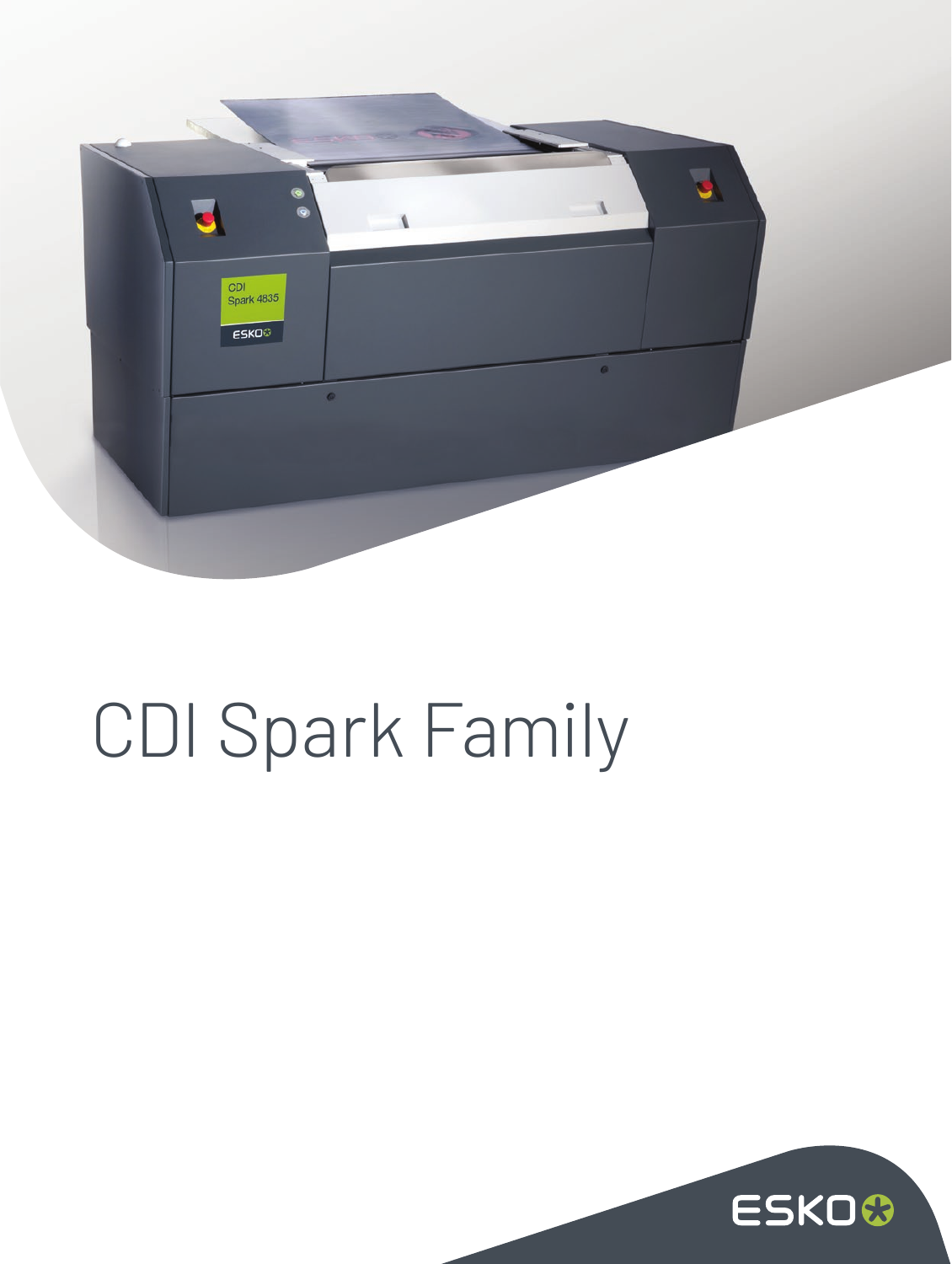|                                        | <b>CDI Spark</b><br>1712                                                                                                                                                                                                                                                                                                      | <b>CDI Spark</b><br>2120                                                                                                                                                                                                                                                                                                                                                                      |
|----------------------------------------|-------------------------------------------------------------------------------------------------------------------------------------------------------------------------------------------------------------------------------------------------------------------------------------------------------------------------------|-----------------------------------------------------------------------------------------------------------------------------------------------------------------------------------------------------------------------------------------------------------------------------------------------------------------------------------------------------------------------------------------------|
| Type of imager                         |                                                                                                                                                                                                                                                                                                                               |                                                                                                                                                                                                                                                                                                                                                                                               |
| Image<br>quality                       |                                                                                                                                                                                                                                                                                                                               | • Standard Optics: fully variable from 2000 to 2540 ppi on job-to-job base<br>• HighRes Optics: fully variable from 2400 to 4000ppi<br>• Screen rulings: up to 250 lpi, depending on imaging resolution<br>• Halftone 1-99%                                                                                                                                                                   |
| Engine control                         |                                                                                                                                                                                                                                                                                                                               |                                                                                                                                                                                                                                                                                                                                                                                               |
| RIP & Screening options                | • Optional Imaging Engine 1712<br>. Quality screening optimized for flexo and letterpress included in<br>the RIP<br>• Imaging Engine CDI includes round, circular, double circular,<br>elliptical screens<br>• HD Flexo option for the better print quality in flexo<br>• Additional screening and proofing modules available | • Optional Imaging Engine 2120<br>• Quality screening optimized for flexo and letterpress (Circular,<br>Double Circular dots) included in the RIP<br>• Imaging Engine CDI includes round, circular, double circular,<br>elliptical screens<br>• HD Flexo option for the better print quality in flexo<br>• Additional screening and proofing modules available                                |
| Optics / Productivity<br>2400/2540 ppi | 7.5<br>$0.75 \,\mathrm{m}^2/h$                                                                                                                                                                                                                                                                                                | $0.75 \,\mathrm{m}^2/h$<br>$1.0 \text{ m}^2/h$                                                                                                                                                                                                                                                                                                                                                |
| Optics 100v2<br>2400/2540 ppi          |                                                                                                                                                                                                                                                                                                                               |                                                                                                                                                                                                                                                                                                                                                                                               |
| <b>Optics/Productivity</b><br>4000ppi  | $7.5$ 0.75 m <sup>2</sup> /h                                                                                                                                                                                                                                                                                                  | 7.5<br>$0.75 \,\mathrm{m}^2/h$<br>$1.0 \text{ m}^2/h$                                                                                                                                                                                                                                                                                                                                         |
| Plates                                 | · All digital photopolymer plates, ablative film or<br>polyester-base Letterpress plates<br>• Usable plate thickness: 0.030" to 0.100" /<br>0.76 to 2.54 mm<br>• Sizes up to $16.53'' \times 11.81''$ / $420 \times 300$ mm                                                                                                   | • All digital photopolymer plates, ablative film or<br>polyester-base Letterpress plates<br>• Usable plate thickness: 0.030" to 0.100" /<br>0.76 to 2.54 mm<br>· Sizes up to 21" x 20" / 533 x 508 mm or smaller<br>Letterpress optional<br>Magnetic drum with customized register pin system for digital steel-<br>base Letterpress plates (sizes up to 21" x 20" / 533 x 508 mm or smaller) |
| <b>Machine dimensions</b>              | 33.85" / 860 mm<br>Width<br>27.75" / 705 mm<br>Depth<br>38.97" / 990 mm<br>Height<br>661 lb / 300 kg<br>Weight                                                                                                                                                                                                                | 45.7" / 1160 mm<br>Width<br>27.6" / 700 mm<br>Depth<br>Height 41.3" / 1050 mm<br>705 lb / 320 kg<br>Weight                                                                                                                                                                                                                                                                                    |
| Installation requirements              | • Separate vacuum system and exhaust unit included<br>• Electrical:<br>Imager: 230V/N/PE, 50/60 Hz<br>Exhaust: 90-250V/N/PE, 50/60 Hz; 1.2 kVA                                                                                                                                                                                | • Separate vacuum system and exhaust unit included<br>• Electrical:<br>Imager: 230V/N/PE, 50/60 Hz<br>Exhaust unit: 230V/N/PE, 50/60Hz, 1.2 kVA                                                                                                                                                                                                                                               |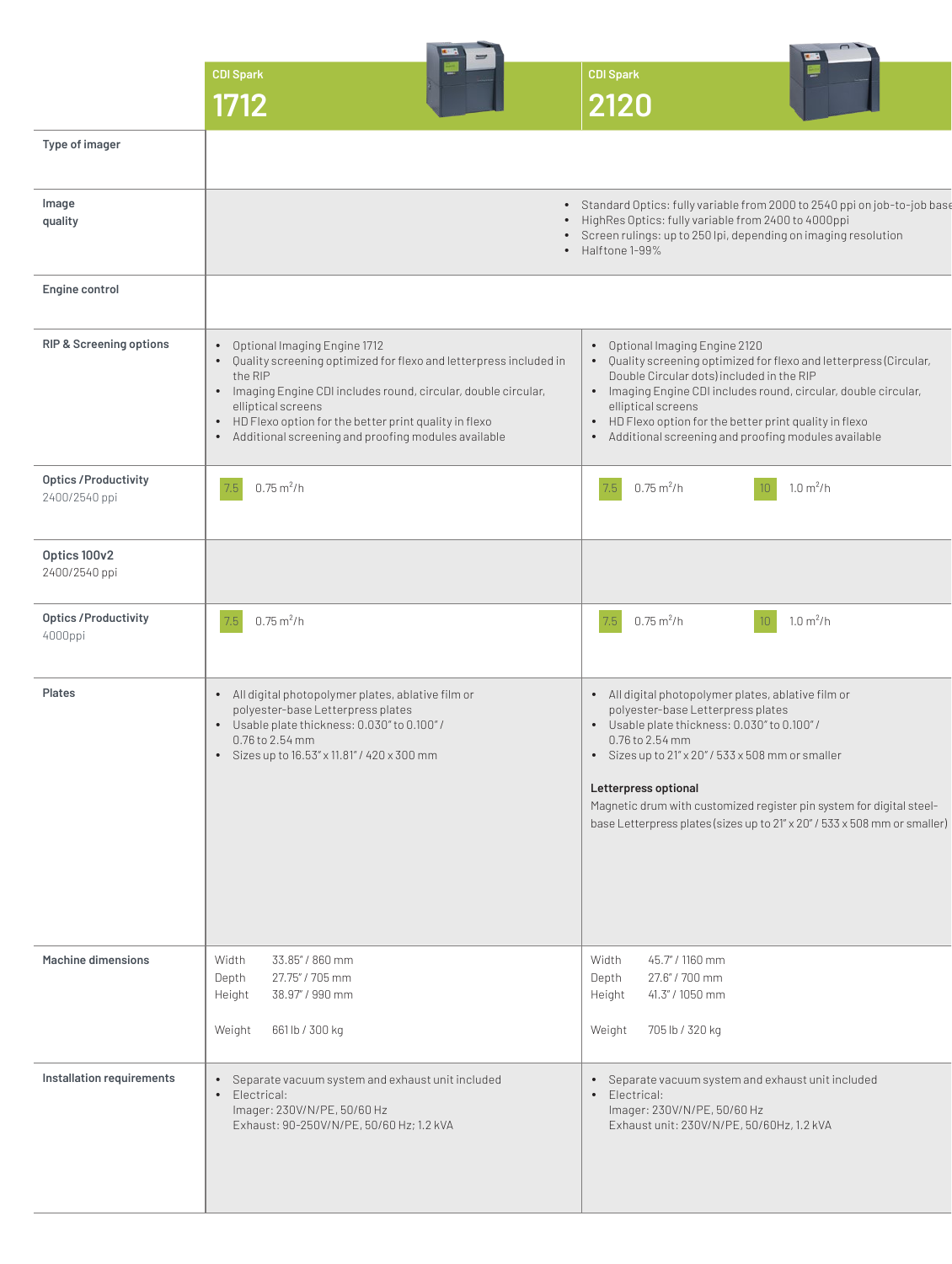| <b>CDI Spark</b><br>2420                                                                                                                                                                                                                                                                                                            | CDI Spark<br>2530                                                                                                                                                                                                                                                                                                                                              | <b>CDI Spark</b><br>4835                                                                                                                                                                                                                                                                   |
|-------------------------------------------------------------------------------------------------------------------------------------------------------------------------------------------------------------------------------------------------------------------------------------------------------------------------------------|----------------------------------------------------------------------------------------------------------------------------------------------------------------------------------------------------------------------------------------------------------------------------------------------------------------------------------------------------------------|--------------------------------------------------------------------------------------------------------------------------------------------------------------------------------------------------------------------------------------------------------------------------------------------|
| • High power Fiber Laser source, Class 1 laser                                                                                                                                                                                                                                                                                      | • External drum design with vacuum system<br>and EasyClamp                                                                                                                                                                                                                                                                                                     |                                                                                                                                                                                                                                                                                            |
|                                                                                                                                                                                                                                                                                                                                     |                                                                                                                                                                                                                                                                                                                                                                | • Standard Optic<br>• HighRes Optics<br>• Halftone 1-99%                                                                                                                                                                                                                                   |
| • Grapholas® on Intel PC with Windows 7. The input file format is LEN or TIFF, compatible with all CDI family members.                                                                                                                                                                                                              |                                                                                                                                                                                                                                                                                                                                                                |                                                                                                                                                                                                                                                                                            |
| • Optional Imaging Engine 2420<br>• Quality screening optimized for flexo<br>(Circular, Double Circular dots) included in the RIP<br>• Imaging Engine CDI includes round, circular, double circular,<br>elliptical screens<br>• Additional screening and proofing modules available                                                 | • Optional Imaging Engine 2530<br>• Quality screening optimized for flexo and letterpress (Circular,<br>Double Circular dots) included in the RIP<br>• Imaging Engine CDI includes round, circular, double circular,<br>elliptical screens<br>• HD Flexo option for the better print quality in flexo<br>• Additional screening and proofing modules available |                                                                                                                                                                                                                                                                                            |
| $7.5$ 0.75 m <sup>2</sup> /h<br>$1.5 \text{ m}^2/h$<br>$10 - 1.0 m2/h$                                                                                                                                                                                                                                                              | 7.5 $0.75 \text{ m}^2/h$<br>$1.5 \text{ m}^2/h$<br>$10 - 1.0 m2/h$<br>$2.5 \,\mathrm{m}^2/h$                                                                                                                                                                                                                                                                   | 4.0 $m^2/h$                                                                                                                                                                                                                                                                                |
| $7.5$ 0.75 m <sup>2</sup> /h<br>$1.5 \text{ m}^2/h$<br>$15 -$                                                                                                                                                                                                                                                                       | $1.5 \,\mathrm{m}^2/h$                                                                                                                                                                                                                                                                                                                                         | $1.5 \text{ m}^2/h$                                                                                                                                                                                                                                                                        |
| $10$ 1.0 m <sup>2</sup> /h                                                                                                                                                                                                                                                                                                          | $7.5$ 0.75 m <sup>2</sup> /h<br>$10$ 1.0 m <sup>2</sup> /h<br>$2.5 \,\mathrm{m}^2/h$<br>25                                                                                                                                                                                                                                                                     | 4.0 $m^2/h$                                                                                                                                                                                                                                                                                |
| • All digital photopolymer plates, ablative film or polyester-base<br>Letterpress plates<br>• Usable plate thickness: 0.030" to 0.100" /<br>0.76 to 2.54 mm<br>• Size up to $24'' \times 20''$ / 609 $\times$ 508 mm (or smaller)                                                                                                   | • All digital photopolymer plates, ablative film or polyester-base<br>Letterpress plates<br>• Usable plate thickness: 0.030" to 0.155" / 0.76 to<br>3.94 mm<br>· Sizes: up to 25" x 30" / 635 x 762 mm or smaller                                                                                                                                              | · All digital photopolymer plates, abla<br>Letterpress plates<br>· Usable plate thickness: 0.030" to 0.<br>0.76 to 6.35 mm<br>• Sizes up to $48'' \times 35''$ / $1200 \times 900$ mm                                                                                                      |
| Letterpress optional<br>Magnetic drum with customized register pin system<br>for digital steel-base Letterpress plates (sizes<br>up to 24" x 20" / 609 x 508 mm or smaller)<br>Magnetic-vacuum drum for all digital polyester-base plates and<br>steel-base Letterpress plates (sizes up to 24" x 20" /<br>609 x 508 mm or smaller) | Letterpress optional<br>Magnetic drum with customized register pin system<br>for digital steel-base Letterpress plates (sizes<br>up to 25" x 32" / 635 x 815 mm or smaller)<br>Magnetic-vacuum drum for all digital polyester-base plates and<br>steel-base Letterpress plates (sizes up to 25" x 32" /<br>635 x 815 mm or smaller)                            | Letterpress optional<br>Magnetic drum with customized registe<br>for digital steel-base Letterpress plates<br>to 48" x 35" / 1200 x 900 mm or smaller)<br>Magnetic-vacuum drum for all digital po<br>plates and steel-base Letterpress plate:<br>up to 48" x 35" / 1200 x 900 mm or smalle |
| 45.7" / 1160 mm<br>Width<br>27.6" / 700 mm<br>Depth<br>Height 41.3" / 1050 mm<br>Weight 705 lb / 320 kg                                                                                                                                                                                                                             | 68" / 1730 mm<br>Width<br>37.8" / 960 mm (loading table closed)<br>Depth<br>49.6"/1260 mm (loading table open)<br>44.4" / 1128 mm<br>Height<br>2380 lb / 1080 kg<br>Weight                                                                                                                                                                                     | 82.2" / 2090 mm (up to Optic<br>Width<br>91.3 / 2320 mm (Optics 80)<br>67" / 1710 mm<br>Depth<br>46.9" / 1190 mm<br>Height<br>2932 lb / 1330 kg<br>Weight                                                                                                                                  |
| • Separate vacuum system and exhaust unit included<br>• No external compressed air supply needed<br>• No external water cooling is required<br>• Electrical:<br>Imager: 230V/N/PE, 50/60 Hz<br>Exhaust unit: 230V/N/PE, 50/60 Hz, 1.2 kVA                                                                                           | • Separate vacuum system and exhaust unit included<br>• Electrical:<br>Imager: 230V/N/PE, 50/60 Hz<br>Exhaust unit: 230V/N/PE, 50/60Hz, 1.2 kVA                                                                                                                                                                                                                | · Separate vacuum system, exhaust<br>sed air device included<br>• External compressed air device sup<br>• Electrical:<br>Imager: 230V/N/PE, 50/60 Hz<br>Exhaust unit: 230V/N/PE, 50/60Hz,<br>Air compressor: 230V/N/PE, 50/60                                                              |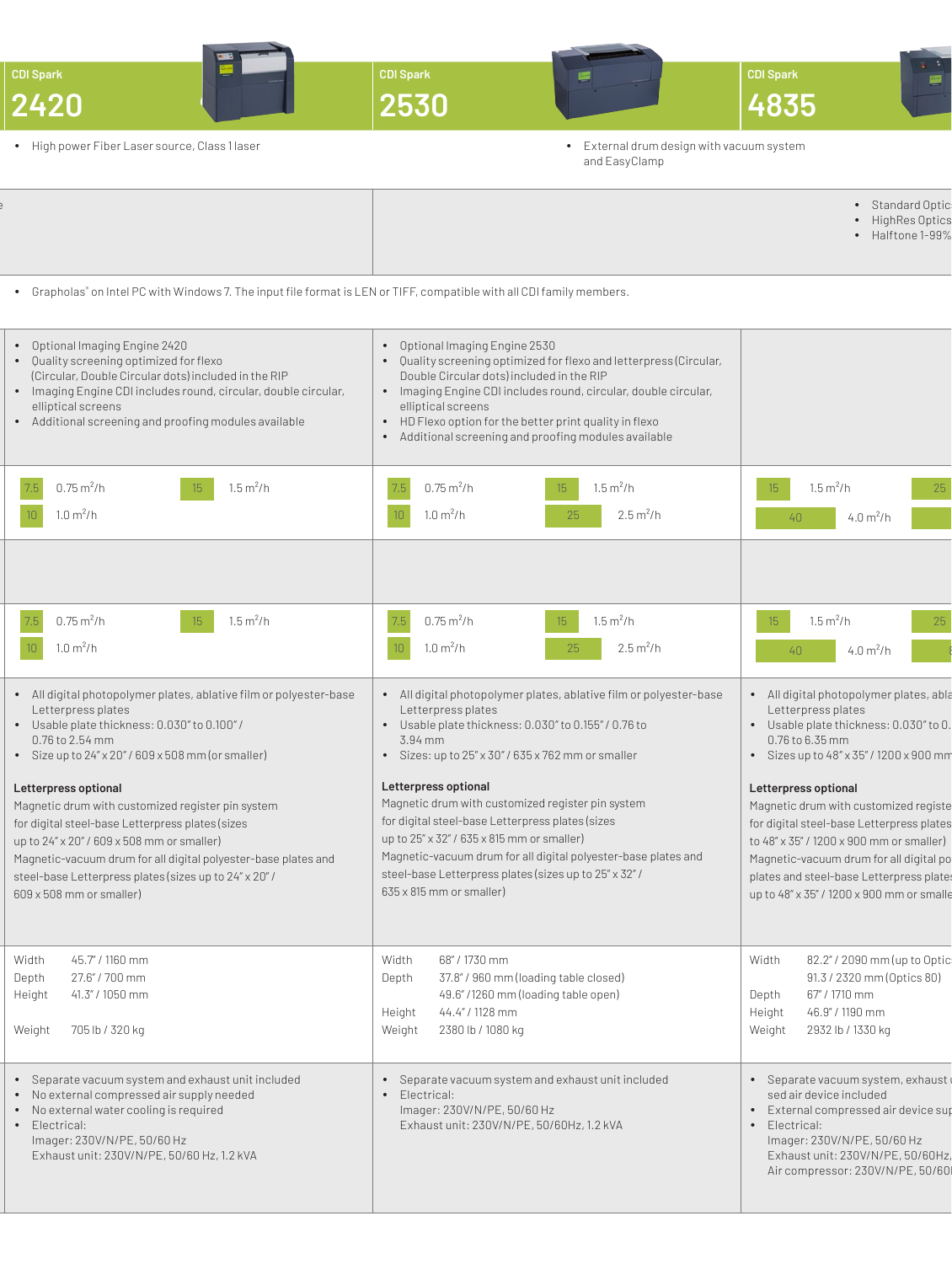|                                                                 | <b>CDI Spark</b><br><b>STATE</b><br>4260                                                                                                                                                                                                                                                                                                        | <b>CDI</b> Spark<br>5080                                                                                                                                                                                                        |  |  |
|-----------------------------------------------------------------|-------------------------------------------------------------------------------------------------------------------------------------------------------------------------------------------------------------------------------------------------------------------------------------------------------------------------------------------------|---------------------------------------------------------------------------------------------------------------------------------------------------------------------------------------------------------------------------------|--|--|
|                                                                 |                                                                                                                                                                                                                                                                                                                                                 |                                                                                                                                                                                                                                 |  |  |
| s: fully variable from 2000 to 2540 ppi on job-to-job base      | : fully variable from 2400 to 5080 ppi on job-to-job base (up to 6m2/h @ 4000 ppi)                                                                                                                                                                                                                                                              |                                                                                                                                                                                                                                 |  |  |
|                                                                 |                                                                                                                                                                                                                                                                                                                                                 |                                                                                                                                                                                                                                 |  |  |
|                                                                 | • Optional Imaging Engine<br>• Quality screening optimized for flexo<br>(Circular, Double Circular dots) included in the RIP<br>• Imaging Engine CDI includes round, circular, double circular, elliptical screens<br>• HD Flexo Screening option for the better print quality inflexo<br>• Additional screening and proofing modules available |                                                                                                                                                                                                                                 |  |  |
| $2.5 \,\mathrm{m}^2/h$<br>$8.0 \, \text{m}^2/h$<br>80v2         | $1.5 \, \text{m}^2/\text{h}$<br>15<br>$2.5 \,\mathrm{m}^2/h$<br>25<br>4.0 $m^2/h$<br>80v2<br>40<br>$8.0 \,\mathrm{m}^2/h$                                                                                                                                                                                                                       | $1.5 \text{ m}^2/h$<br>25<br>$2.5 \,\mathrm{m}^2/h$<br>15<br>$4.0 \, \text{m}^2/\text{h}$<br>40<br>80v2<br>$8.0 \,\mathrm{m}^2/h$                                                                                               |  |  |
|                                                                 | • For corrugated only<br>$10.0 \text{ m}^2/h$<br>100v2<br>• Includes Optics 80v2<br>$\bullet$ Up to 133 lpi                                                                                                                                                                                                                                     | • For corrugated only<br>100v2<br>$10.0 \text{ m}^2/h$<br>• Includes Optics 80v2<br>• Up to 133 lpi                                                                                                                             |  |  |
| $2.5 \,\mathrm{m}^2/h$<br>6.0 m <sup>2</sup> /h<br>30v2         | $2.5 \,\mathrm{m}^2/h$<br>$1.5 \text{ m}^2/h$<br>15 <sup>15</sup><br>25<br>40<br>4.0 $m^2/h$<br>80v2<br>6.0 m <sup>2</sup> /h                                                                                                                                                                                                                   | $2.5 \,\mathrm{m}^2/h$<br>$1.5 \text{ m}^2/h$<br>15 <sup>2</sup><br>25<br>4.0 $m^2/h$<br>80v2<br>6.0 m <sup>2</sup> /h<br>40                                                                                                    |  |  |
| ative film or polyester-base<br>255''/<br>or smaller            | • All digital photopolymer plates, ablative film or polyester-base<br>Letterpress plates<br>• Usable plate thickness: 0.030" to 0.255" / 0.76 to<br>$6.35$ mm<br>· Sizes: up to 42" x 60" / 1067 x 1524 mm or smaller                                                                                                                           | • All digital photopolymer plates, ablative film or polyester-base<br>Letterpress plates<br>• Usable plate thickness: 0.030" to 0.255" / 0.76 to<br>$6.35$ mm<br>· Sizes: up to 50" x 80" / 1270 x 2032 mm or smaller           |  |  |
| r pin system<br>(sizes up                                       |                                                                                                                                                                                                                                                                                                                                                 |                                                                                                                                                                                                                                 |  |  |
| lyester-base<br>s (sizes<br>er)                                 |                                                                                                                                                                                                                                                                                                                                                 |                                                                                                                                                                                                                                 |  |  |
| s 40)                                                           | 110.2" / 2800 mm<br>Width<br>43.3" / 1100 mm (cover closed)<br>Depth<br>65.8" / 1670 mm (cover open)<br>45.7" / 1160 mm<br>Height<br>Weight<br>3968 lb / 1800 kg                                                                                                                                                                                | 127.9" / 3250 mm<br>Width<br>68.8" / 1750 mm (cover closed)<br>Depth<br>74.4" / 1890 mm (cover open)<br>39.5" / 1005 mm<br>Height<br>5500 lb / 2500 kg<br>Weight                                                                |  |  |
| unit and external compres-<br>oplied with the system<br>1.1 kVA | • Separate vacuum system, exhaust unit and external compres-<br>sed air device included<br>• No external water cooling is required<br>• Electrical:<br>Imager: 230V/N/PE, 50/60 Hz<br>Exhaust unit: 230V/N/PE, 50/60Hz, 1.2 kVA                                                                                                                 | • Separate vacuum system, exhaust unit and external compres-<br>sed air device included<br>• No external water cooling is required<br>• Electrical:<br>Imager: 230V/N/PE, 50/60 Hz<br>Exhaust unit: 230V/N/PE, 50/60Hz, 1.2 kVA |  |  |
| Hz, 0.75 kVA                                                    | Air compressor: 230V/N/PE, 50/60Hz, 0.75 kVA                                                                                                                                                                                                                                                                                                    | Air compressor: 230V/N/PE, 50/60Hz, 0.75 kVA                                                                                                                                                                                    |  |  |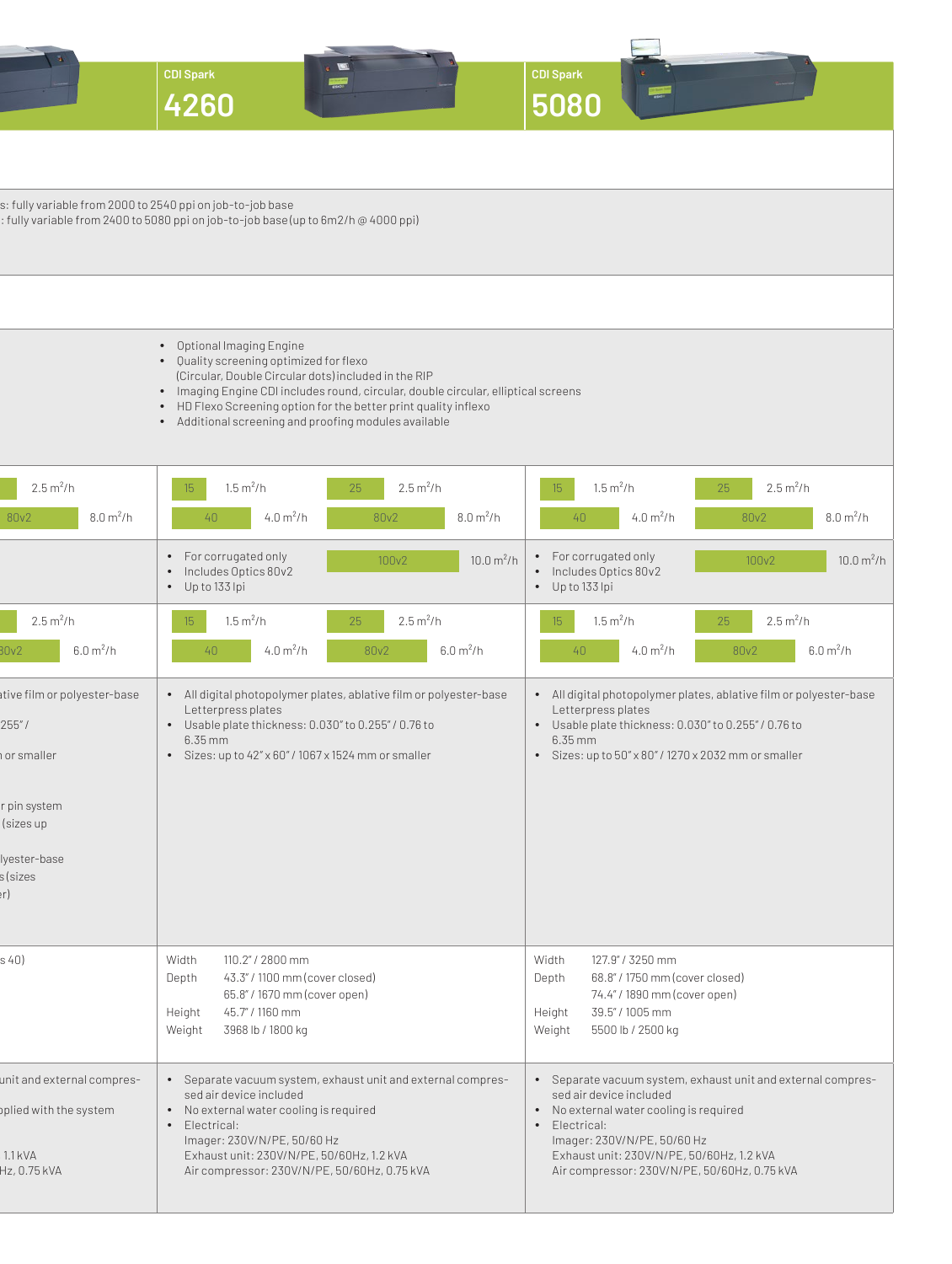## One single machine for all your media

The CDI Spark family offers a wide range of digital flexo imagers for plates for different markets: from a small footprint imager to very large, for the tag and label, flexible packaging, small and medium folding carton to corrugated market.

You can choose and configure a CDI to match your current production needs, and expand capabilities as your business grows. The CDI Spark family can accomodate all plate sizes and you can choose any brand of digital plate and processing method.

Our market-leading machines can image digital (LAMS coated) flexo plate (polyester- and, optional, metal based), digital silk screens and chemistry-free film.

• **Digital flexo plates:** DuPont, Asahi, Mac Dermid, Dantex, Flint, Fuji, Huaguang, Jet, Nihon Denshi Seiki, TOK, Toray, Toyobo and others

- **Digital letterpress plates** (metal and polyester based): Dantex, Flint, Miraclon, TOK, Toray, Toyobo and others
- **Digital varnishing plates**: DuPont, Flint and others
- **Film:** PCI (Laserpoint II), Folex AG (LADF 0175) and others
- **Rotary screen:** Gallus Screeny and others

## **Plate handling**

- Integrated plate loading tables at all CDI models.
- Plate clamping drums at all CDI models.
- Optional: EasyLoad tables for safe and comfortable plate transportation.